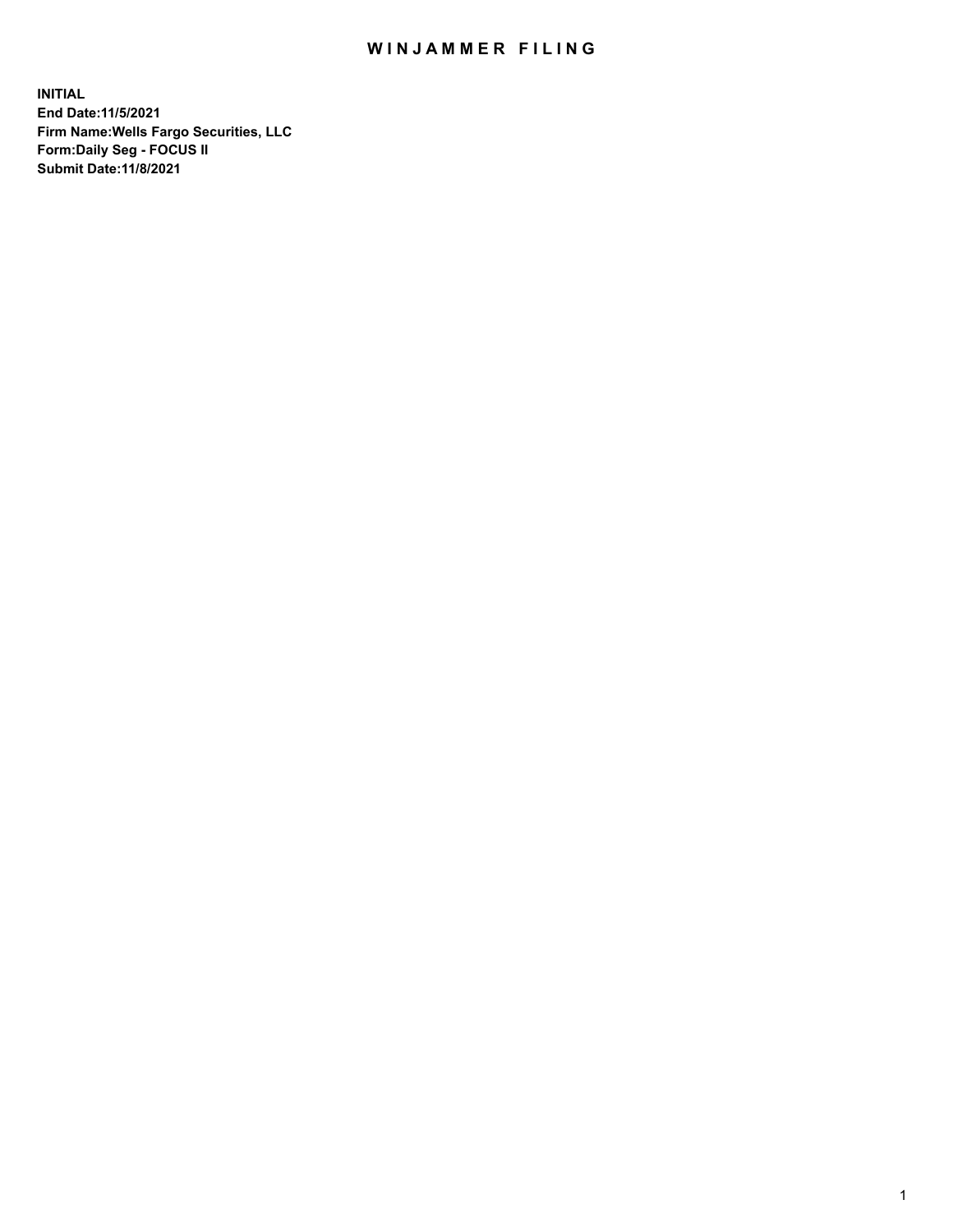**INITIAL End Date:11/5/2021 Firm Name:Wells Fargo Securities, LLC Form:Daily Seg - FOCUS II Submit Date:11/8/2021 Daily Segregation - Cover Page**

| Name of Company                                                                                                                                                                                                                                                                                                                | <b>Wells Fargo Securities LLC</b>                           |
|--------------------------------------------------------------------------------------------------------------------------------------------------------------------------------------------------------------------------------------------------------------------------------------------------------------------------------|-------------------------------------------------------------|
| <b>Contact Name</b>                                                                                                                                                                                                                                                                                                            | <b>James Gnall</b>                                          |
| <b>Contact Phone Number</b>                                                                                                                                                                                                                                                                                                    | 917-699-6822                                                |
| <b>Contact Email Address</b>                                                                                                                                                                                                                                                                                                   | james.w.gnall@wellsfargo.com                                |
| FCM's Customer Segregated Funds Residual Interest Target (choose one):<br>a. Minimum dollar amount: ; or<br>b. Minimum percentage of customer segregated funds required:% ; or<br>c. Dollar amount range between: and; or<br>d. Percentage range of customer segregated funds required between: % and %.                       | 125,000,000<br><u>0</u><br>0 <sub>0</sub><br>0 <sub>0</sub> |
| FCM's Customer Secured Amount Funds Residual Interest Target (choose one):<br>a. Minimum dollar amount: ; or<br>b. Minimum percentage of customer secured funds required:%; or<br>c. Dollar amount range between: and; or<br>d. Percentage range of customer secured funds required between: % and %.                          | 35,000,000<br><u>0</u><br>00<br>0 <sub>0</sub>              |
| FCM's Cleared Swaps Customer Collateral Residual Interest Target (choose one):<br>a. Minimum dollar amount: ; or<br>b. Minimum percentage of cleared swaps customer collateral required:% ; or<br>c. Dollar amount range between: and; or<br>d. Percentage range of cleared swaps customer collateral required between:% and%. | 360,000,000<br><u>0</u><br>00<br>00                         |

Attach supporting documents CH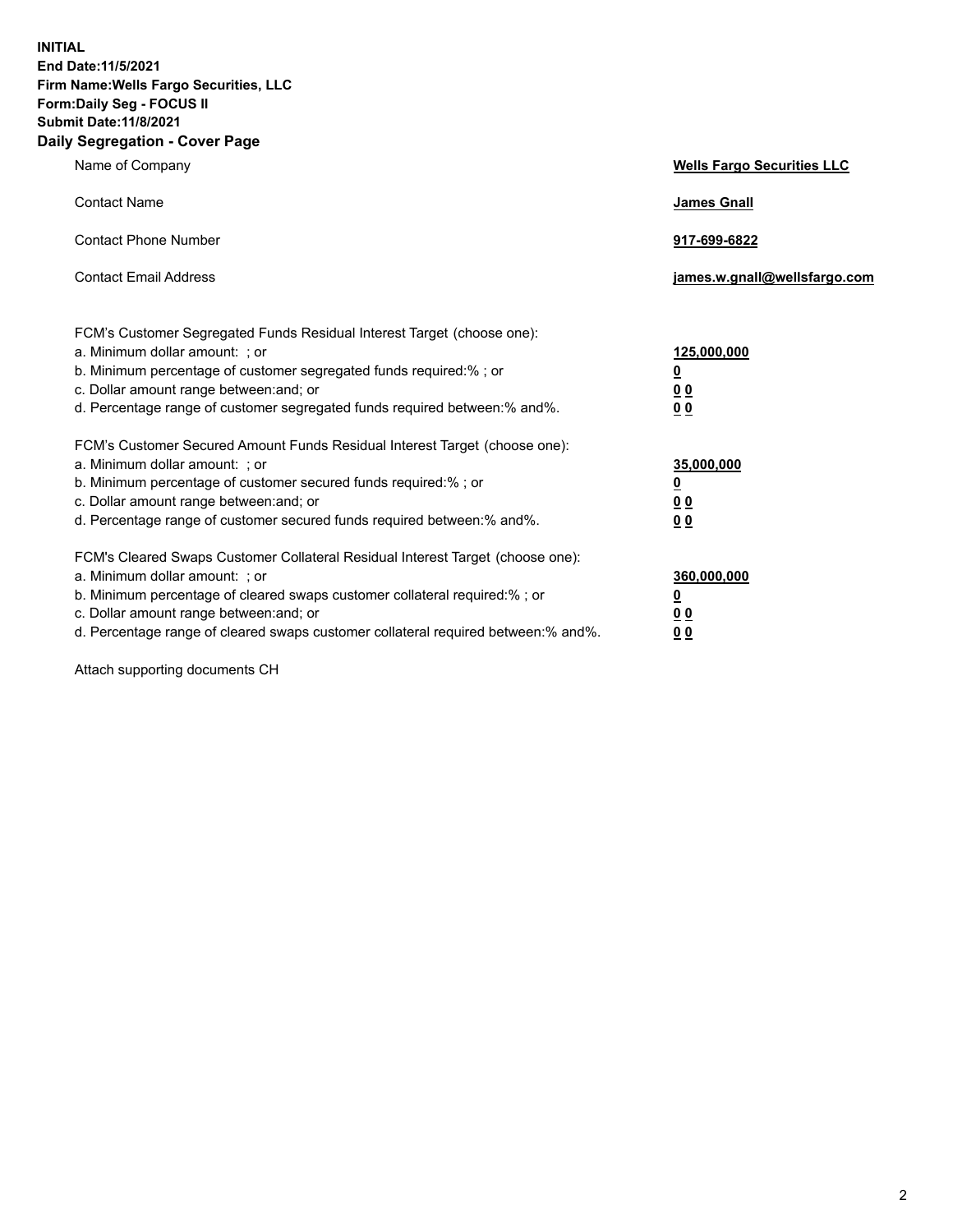**INITIAL End Date:11/5/2021 Firm Name:Wells Fargo Securities, LLC Form:Daily Seg - FOCUS II Submit Date:11/8/2021**

## **Daily Segregation - Secured Amounts**

|    | Foreign Futures and Foreign Options Secured Amounts                                         |                                                 |
|----|---------------------------------------------------------------------------------------------|-------------------------------------------------|
|    | Amount required to be set aside pursuant to law, rule or regulation of a foreign            | $0$ [7305]                                      |
|    | government or a rule of a self-regulatory organization authorized thereunder                |                                                 |
| 1. | Net ledger balance - Foreign Futures and Foreign Option Trading - All Customers             |                                                 |
|    | A. Cash                                                                                     | 229,270,379 [7315]                              |
|    | B. Securities (at market)                                                                   | 193,329,705 [7317]                              |
| 2. | Net unrealized profit (loss) in open futures contracts traded on a foreign board of trade   | 215,818,911 [7325]                              |
| 3. | Exchange traded options                                                                     |                                                 |
|    | a. Market value of open option contracts purchased on a foreign board of trade              | 2,176,476 [7335]                                |
|    | b. Market value of open contracts granted (sold) on a foreign board of trade                | -475,884 [7337]                                 |
| 4. | Net equity (deficit) (add lines 1.2. and 3.)                                                | 640,119,587 [7345]                              |
| 5. | Account liquidating to a deficit and account with a debit balances - gross amount           | 6,636,410 [7351]                                |
|    | Less: amount offset by customer owned securities                                            | -6,623,225 [7352] 13,185 [7354]                 |
| 6. | Amount required to be set aside as the secured amount - Net Liquidating Equity              | 640,132,772 [7355]                              |
|    | Method (add lines 4 and 5)                                                                  |                                                 |
| 7. | Greater of amount required to be set aside pursuant to foreign jurisdiction (above) or line | 640,132,772 [7360]                              |
|    | 6.                                                                                          |                                                 |
|    | FUNDS DEPOSITED IN SEPARATE REGULATION 30.7 ACCOUNTS                                        |                                                 |
| 1. | Cash in banks                                                                               |                                                 |
|    | A. Banks located in the United States                                                       | 96,922,329 [7500]                               |
|    | B. Other banks qualified under Regulation 30.7                                              | 174,728,534 [7520] 271,650,863                  |
|    |                                                                                             | [7530]                                          |
| 2. | Securities                                                                                  |                                                 |
|    | A. In safekeeping with banks located in the United States                                   | 126,217,341 [7540]                              |
|    | B. In safekeeping with other banks qualified under Regulation 30.7                          | 0 [7560] 126,217,341 [7570]                     |
| 3. | Equities with registered futures commission merchants                                       |                                                 |
|    | A. Cash                                                                                     | -36,199,982 [7580]                              |
|    | <b>B.</b> Securities                                                                        | 87,122,833 [7590]                               |
|    | C. Unrealized gain (loss) on open futures contracts                                         | 67,549,672 [7600]                               |
|    | D. Value of long option contracts                                                           | 2,176,476 [7610]                                |
|    | E. Value of short option contracts                                                          | <mark>-475,884</mark> [7615] 120,173,115 [7620] |
| 4. | Amounts held by clearing organizations of foreign boards of trade                           |                                                 |
|    | A. Cash                                                                                     | $0$ [7640]                                      |
|    | <b>B.</b> Securities                                                                        | $0$ [7650]                                      |
|    | C. Amount due to (from) clearing organization - daily variation                             | $0$ [7660]                                      |
|    | D. Value of long option contracts                                                           | $0$ [7670]                                      |
|    | E. Value of short option contracts                                                          | 0 [7675] 0 [7680]                               |
| 5. | Amounts held by members of foreign boards of trade                                          |                                                 |
|    | A. Cash                                                                                     | -44,525,150 <sup>[7700]</sup>                   |
|    | <b>B.</b> Securities                                                                        | 215,094,028 [7710]                              |
|    | C. Unrealized gain (loss) on open futures contracts                                         | 107,549,372 [7720]                              |
|    | D. Value of long option contracts                                                           | $0$ [7730]                                      |
|    | E. Value of short option contracts                                                          | 0 [7735] 278,118,250 [7740]                     |
| 6. | Amounts with other depositories designated by a foreign board of trade                      | <u>0</u> [7760]                                 |
| 7. | Segregated funds on hand                                                                    | $0$ [7765]                                      |
| 8. | Total funds in separate section 30.7 accounts                                               | 796,159,569 [7770]                              |
| 9. | Excess (deficiency) Set Aside for Secured Amount (subtract line 7 Secured Statement         | 156,026,797 [7380]                              |
|    | Page 1 from Line 8)                                                                         |                                                 |

- 10. Management Target Amount for Excess funds in separate section 30.7 accounts **35,000,000** [7780]
- 11. Excess (deficiency) funds in separate 30.7 accounts over (under) Management Target **121,026,797** [7785]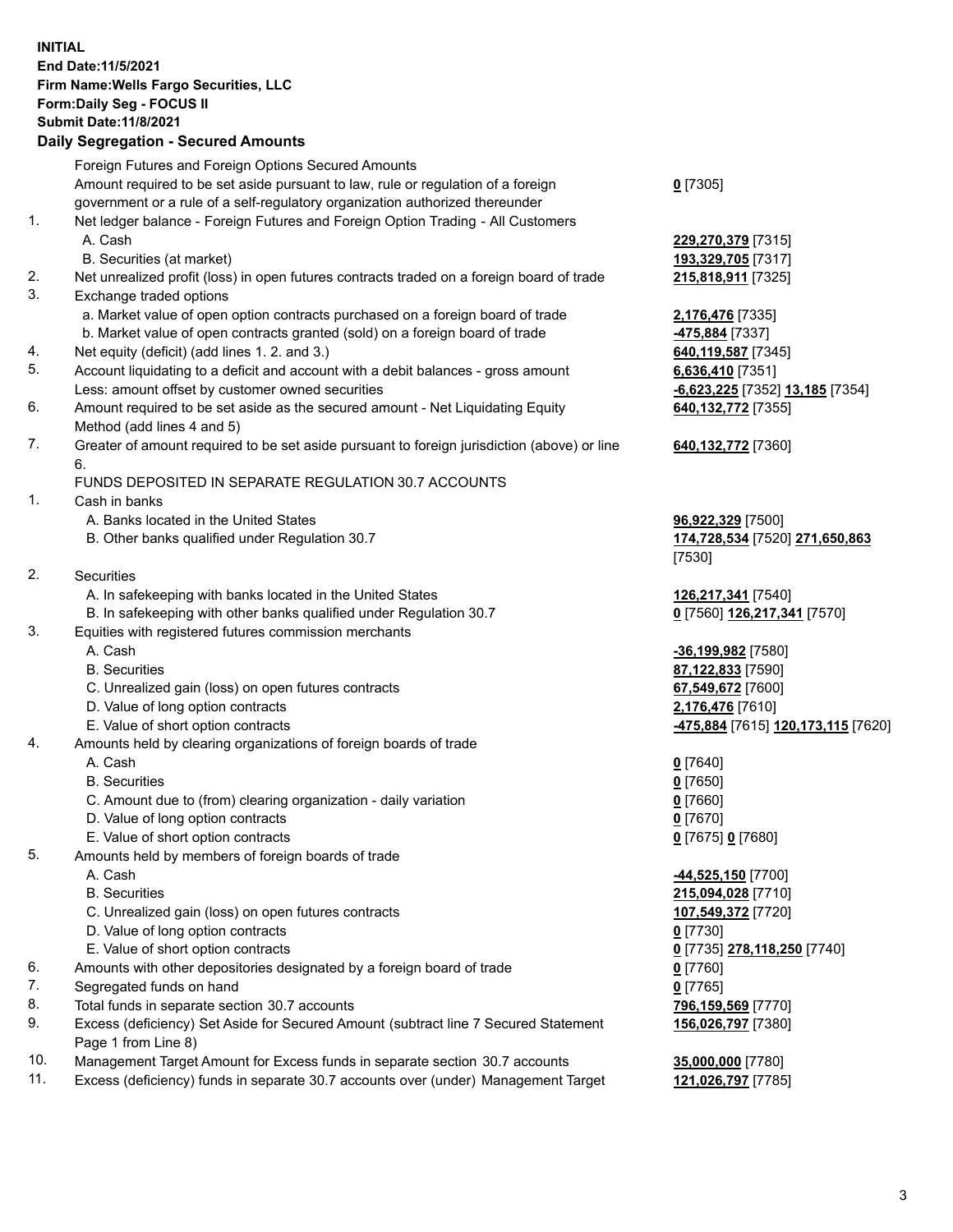**INITIAL End Date:11/5/2021 Firm Name:Wells Fargo Securities, LLC Form:Daily Seg - FOCUS II Submit Date:11/8/2021 Daily Segregation - Segregation Statement** SEGREGATION REQUIREMENTS(Section 4d(2) of the CEAct) 1. Net ledger balance A. Cash **3,449,462,605** [7010] B. Securities (at market) **1,752,619,148** [7020] 2. Net unrealized profit (loss) in open futures contracts traded on a contract market **70,622,338** [7030] 3. Exchange traded options A. Add market value of open option contracts purchased on a contract market **2,010,917,471** [7032] B. Deduct market value of open option contracts granted (sold) on a contract market **-2,025,335,718** [7033] 4. Net equity (deficit) (add lines 1, 2 and 3) **5,258,285,844** [7040] 5. Accounts liquidating to a deficit and accounts with debit balances - gross amount **168,085,948** [7045] Less: amount offset by customer securities **-167,454,162** [7047] **631,786** [7050] 6. Amount required to be segregated (add lines 4 and 5) **5,258,917,630** [7060] FUNDS IN SEGREGATED ACCOUNTS 7. Deposited in segregated funds bank accounts A. Cash **247,549,954** [7070] B. Securities representing investments of customers' funds (at market) **565,239,229** [7080] C. Securities held for particular customers or option customers in lieu of cash (at market) **123,281,018** [7090] 8. Margins on deposit with derivatives clearing organizations of contract markets A. Cash **2,786,151,080** [7100] B. Securities representing investments of customers' funds (at market) **399,567,733** [7110] C. Securities held for particular customers or option customers in lieu of cash (at market) **1,629,338,130** [7120] 9. Net settlement from (to) derivatives clearing organizations of contract markets **1,584,520** [7130] 10. Exchange traded options A. Value of open long option contracts **2,010,917,471** [7132] B. Value of open short option contracts **-2,025,335,718** [7133] 11. Net equities with other FCMs A. Net liquidating equity **0** [7140] B. Securities representing investments of customers' funds (at market) **0** [7160] C. Securities held for particular customers or option customers in lieu of cash (at market) **0** [7170] 12. Segregated funds on hand **0** [7150] 13. Total amount in segregation (add lines 7 through 12) **5,738,293,417** [7180] 14. Excess (deficiency) funds in segregation (subtract line 6 from line 13) **479,375,787** [7190] 15. Management Target Amount for Excess funds in segregation **125,000,000** [7194] 16. Excess (deficiency) funds in segregation over (under) Management Target Amount **354,375,787** [7198]

Excess